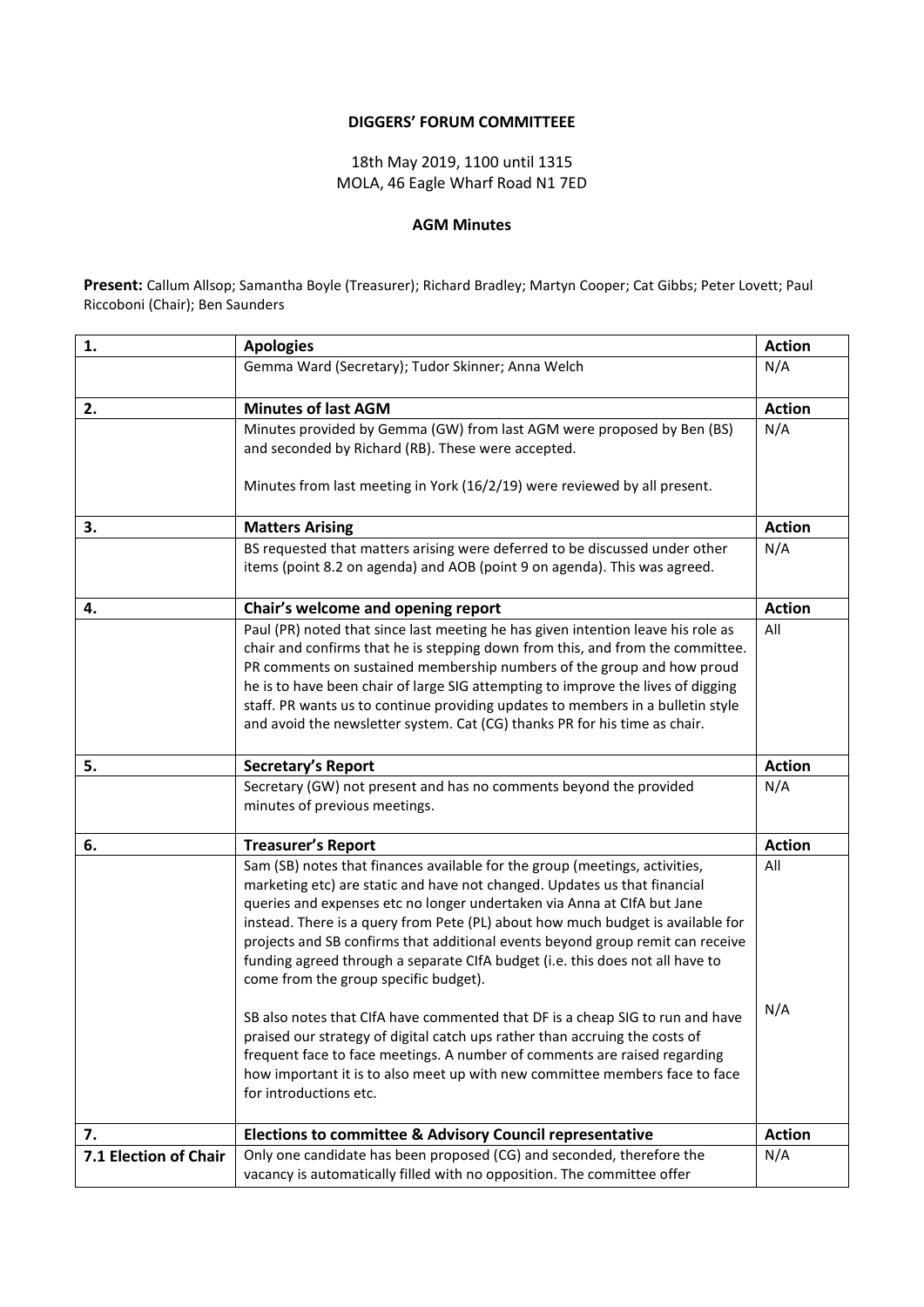|                                                                  | congratulations to CG on her election to the role.                                                                                                                                                                                                                                                                                                                                                                                                                                                                                                                                      |                 |
|------------------------------------------------------------------|-----------------------------------------------------------------------------------------------------------------------------------------------------------------------------------------------------------------------------------------------------------------------------------------------------------------------------------------------------------------------------------------------------------------------------------------------------------------------------------------------------------------------------------------------------------------------------------------|-----------------|
| 7.2 Election of<br>Ordinary<br><b>Committee</b><br><b>Member</b> | BS is proposed for his second term on committee and this is approved by all<br>present with no opposition. BS agrees that he will also volunteer for an<br>Advisory Council position and be the DF rep.<br>There is a committee vacancy created by PR departure. Pete (PL) is proposed as<br>a new committee member and there is no opposition. The committee welcome<br>PL.<br>RB requests that PL continue his previous work encouraging DF members and                                                                                                                               | <b>BS</b><br>PL |
|                                                                  | other digging staff to attend CIfA conference, as well as pushing companies to<br>provide funds for digging staff to do so. PL confirms that he will do this and can<br>now do so as a DF committee member.                                                                                                                                                                                                                                                                                                                                                                             |                 |
| 8.                                                               | Other items - including 3-year plan                                                                                                                                                                                                                                                                                                                                                                                                                                                                                                                                                     | <b>Action</b>   |
| 8.1 Business plan                                                | CG leads a review of the DF 3-year business plan and suggests that these should<br>be updated over the coming year for the next 3-year cycle. The short, medium-<br>and long-term goals are discussed. It is queried whether the blog idea should be<br>pursued: to be considered by BS.                                                                                                                                                                                                                                                                                                | BS              |
|                                                                  | Committee agrees that our role in providing advice notes, social media output,<br>and liaising between BAJR, CIfA, digging staff etc are important and that we are<br>keep to promote the whistleblowing position as an anonymous help to diggers.<br>BS notes we should come back to this point under the constitution discussion.                                                                                                                                                                                                                                                     | All             |
|                                                                  | The committee also agree that focus should continue to be placed on wage<br>issues, non-degree accreditation schemes, establishing links with other groups,<br>and attempting to undertaken CPD sessions or other events. 'Pint sized<br>learning' seminars/forums for post-work gatherings are proposed.                                                                                                                                                                                                                                                                               | All             |
|                                                                  | CG points out that new committee members such as Martyn (MC) and Pete (PL)<br>need bios for the CIfA committees page (if it still exists) on the website and the<br>existing committee members should update theirs. Noted as an action point for<br>all.<br>There is a short discussion on the value of membership surveys and how much<br>we should pursue these. SB, CG, and RB point out that we rarely get a large<br>response to anything which makes it difficult to gather meaningful evidence.<br>A further action point is agreed that RB should update the business plan and | All             |
|                                                                  | prompt others to send in ideas for the next 3-year cycle. This document will<br>then be available for a new committee following the departures of SB, CG, RB<br>and GW next year.                                                                                                                                                                                                                                                                                                                                                                                                       | <b>RB</b>       |
| 8.2 Standing<br><b>Orders/Constitution</b>                       | BS reports on Tudor (TS) looking into constitution for DF and no specific one<br>exists - it is the standard ClfA version. TS will be pursuing this further and<br>preparing a series of clauses and standing orders which will allow this to be<br>published anew. SB proposes an EGM so that this can be ratified speedily. BS<br>agrees as then once the constitution is formalised an official whistleblowing<br>procedure/strategy can be realised.                                                                                                                                | <b>TS</b>       |
|                                                                  | It is agreed that BS, TS and CA will form a working group of the committee to<br>achieve this soon.<br>With regard to whistleblowing, CG and BS update the committee on ongoing<br>issues that have been addressed. PL queries how we make sure all complaints<br>are logged with CIfA and stresses that everything should be recorded. SB points<br>out our need to be GDPR compliant. MC asks about us and other groups sharing                                                                                                                                                       | TS, BS, CA      |